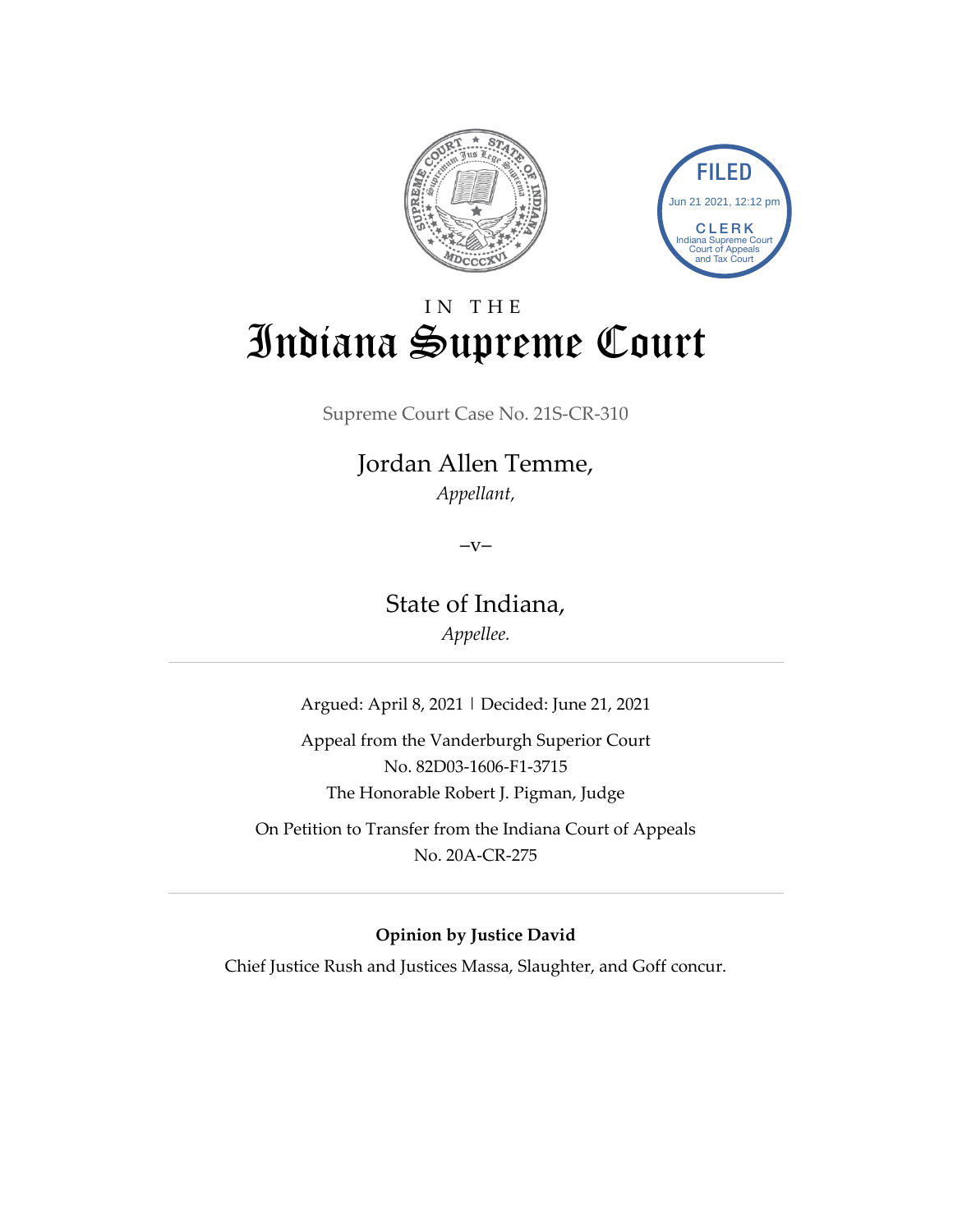#### **David, Justice.**

In Indiana, persons convicted of certain crimes may earn credit time during incarceration for such things as good behavior and participation in educational and rehabilitative programming. State statute outlines the mechanism for awarding this credit during a person's imprisonment or confinement.

But what happens when the State erroneously releases a prisoner? Should that person receive credit for time spent at liberty, or must they resume their sentence where they left off, thereby extending their release date? May that person be recommitted at all?

We address those questions today and find that, while erroneous release may not short-circuit the entirety of a person's sentence, that person may, after the trial court holds a hearing, earn credit for time spent erroneously at liberty as if they were still incarcerated.

### **Facts and Procedural History**

In 2017, Temme pled guilty to several charges under two different cause numbers. Temme was sentenced to a total of nine years executed in the Department of Corrections (DOC) with all sentences running consecutive to another. Two of the charges to which Temme pled guilty were felonies and accounted for five of the nine total years. All other offenses were pled as misdemeanors. Factoring in time served and dayfor-day credit, Temme's projected release date was December 2020.

Upon intake into the DOC, Temme was erroneously awarded 450 days of jail credit, all of which were supposed to apply to his misdemeanor sentences. As a result, Temme was remanded to the custody of the Vanderburgh County Jail after serving only ten months of his felony sentences. Temme was also discharged from parole supervision.

After arriving at the Vanderburgh County Jail, Temme once again received 450 days of credit time. Although he raised questions that his release date was too early, Temme was released from custody on July 4, 2019, with 450 days left on his sentence. Post-incarceration, Temme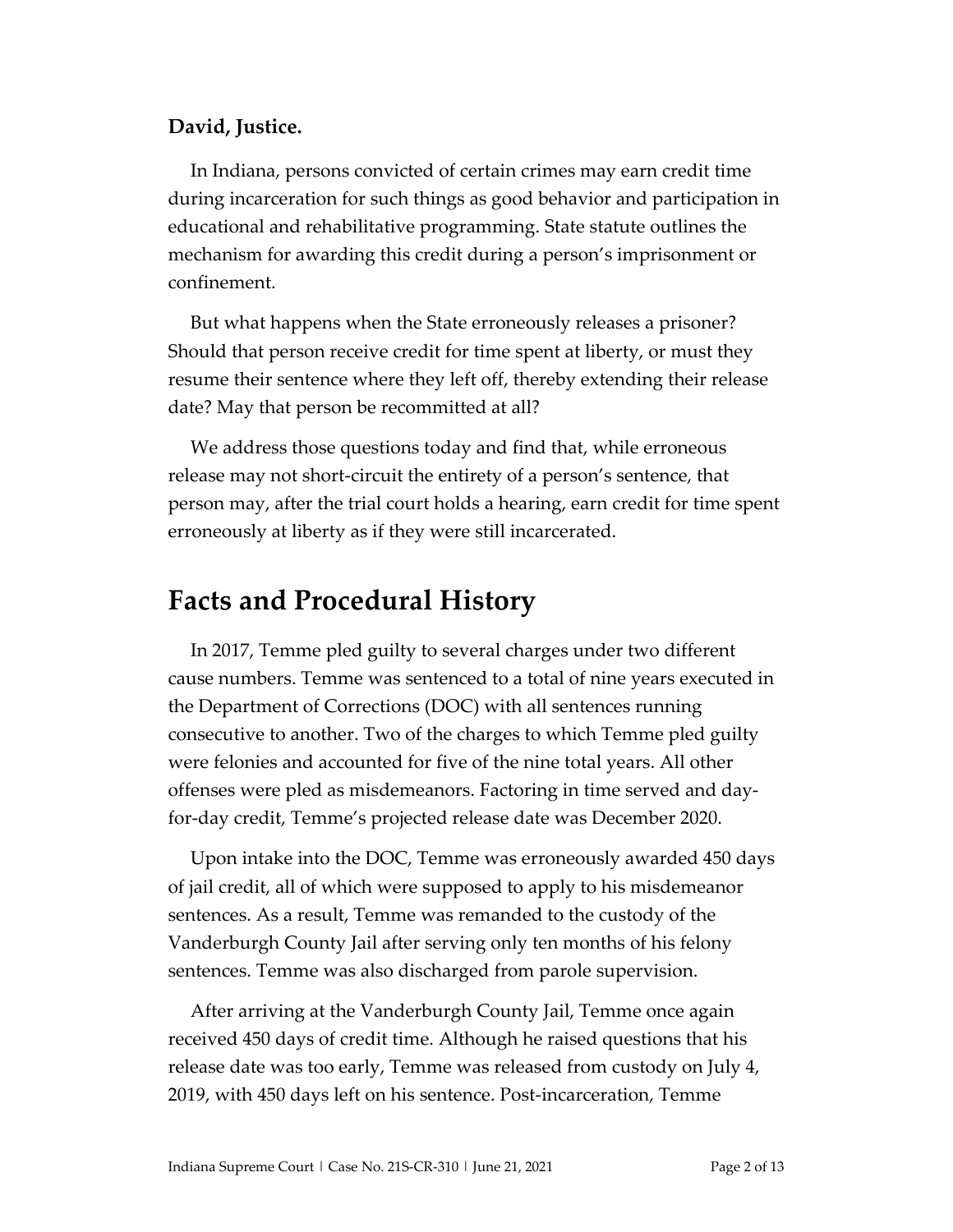resumed his previous job and received favorable reviews from his project supervisor and a coworker.

On July 25, 2019, the State filed a Motion Requesting the Court to Re-Examine Defendant's Credit Time alleging that Temme was released without having served his full sentence. Accordingly, the State requested that Temme be readmitted to the DOC to serve the time owed on his felony sentences—time he did not serve as the result of the DOC's clerical error. The State acknowledged Temme did not contribute to his release, had good behavior while he was incarcerated, and had no violations after his release. However, the State argued Temme received the benefit of a plea bargain and should be held to those terms despite erroneous release.

For his part, Temme filed a motion arguing that he should receive credit time from the date of his erroneous release through his readmission to the DOC. As an alternative to the DOC, Temme urged the trial court to modify his sentence so he could be placed in a community corrections or work release program.

The trial court denied Temme's motion and ordered that he be returned to the DOC to finish serving his sentence. This order was stayed, however, if and until Temme filed a notice of appeal. Temme was to remain free on his own recognizance—subject to probation supervision during the pendency of appeal—until the matter was resolved.

The Court of Appeals affirmed. *Temme v. State*, 158 N.E.3d 423, 432 (Ind. Ct. App. 2020). In doing so, the court declined to adopt Temme's proffered common law doctrine of credit time for time erroneously at liberty because it found "the award of credit time is covered by statute." *Id*. at 430. Therefore, although the court "sympathiz[ed] with Temme's plight," it found the trial court did not err in ordering him to serve the remainder of his sentence. *Id*. at 431-32.

We now grant transfer, thereby vacating the Court of Appeals opinion. Ind. Appellate Rule 58(A).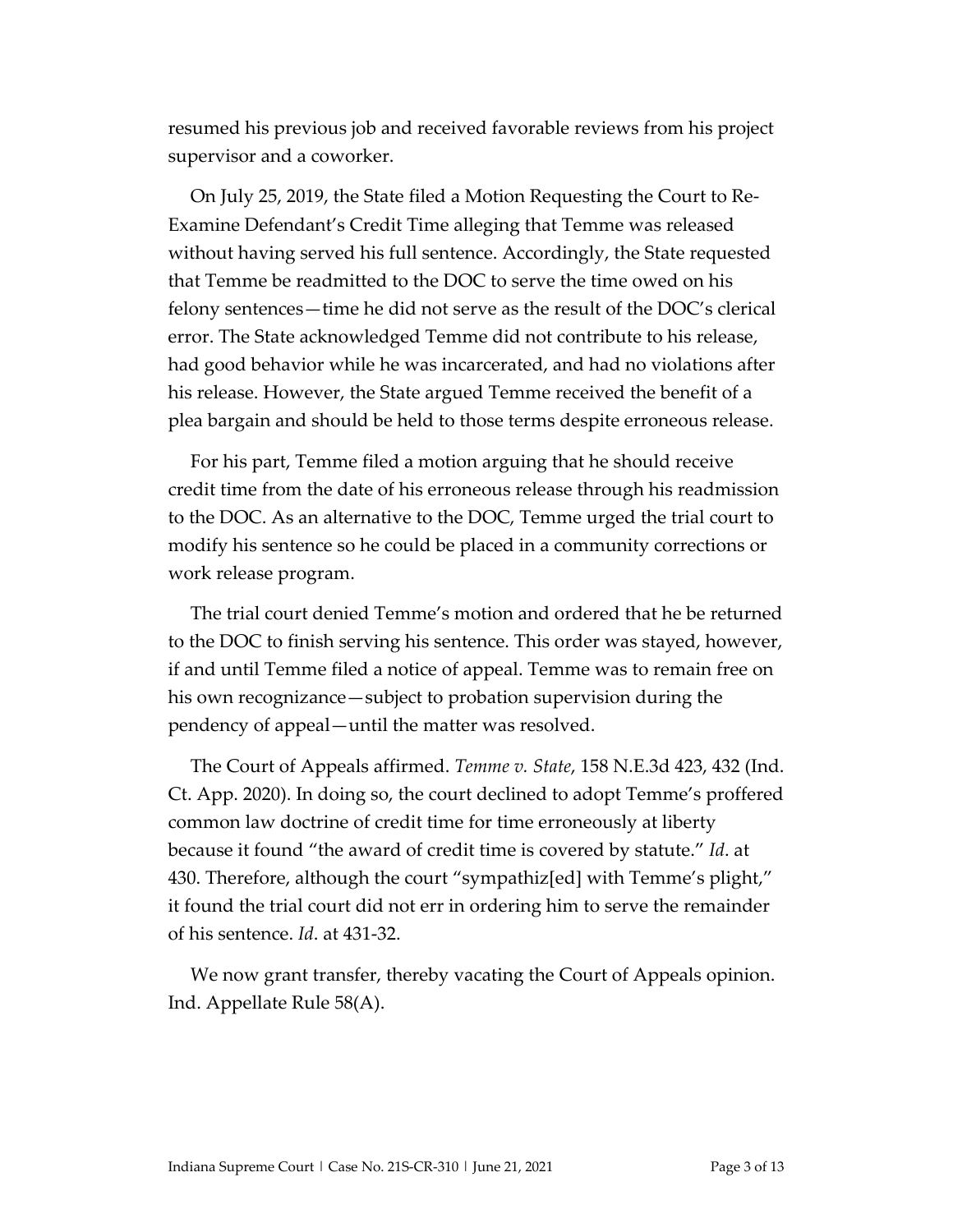## **Standard of Review**

In accordance with this Court's duty to "say what the law is," we review questions of law *de novo*. *NIPSCO Industrial Group v. N. Ind. Pub. Serv. Co.*, 100 N.E.3d 234, 241 (Ind. 2018) (citation omitted). To the extent this case involves a matter of statutory interpretation, we also review those "pure questions of law" *de novo*. *Rodriguez v. State*, 129 N.E.3d 789, 793 (Ind. 2019) (citation omitted).

## **Discussion and Decision**

Neither party disputes Temme's erroneous dismissal. Rather, the parties dispute how to treat the time after Temme was released from prison. Although Temme asks us to adopt a theory known as Credit for Time Erroneously at Liberty—which would grant him credit time as if he were still incarcerated—he also requests that he be given full reprieve of the remainder of his sentence.

In contrast, the State believes this matter is governed by existing statute or, in the alternative, should be governed by a totality of the circumstances test. Either way, the State requests that we affirm the trial court and order Temme to serve the remainder of his sentence in the DOC.

We will examine each argument in turn.

# **I. While Indiana's credit time statutes are not directly on point, federal caselaw presents differing tests to determine credit time while erroneously at liberty.**

Temme's arguments are based in common law tests articulated over decades of federal precedent. While the State focuses our attention on Indiana's statutory sentencing scheme and believes only the General Assembly may authorize credit time, it alternatively prefers that we choose a totality of the circumstances test were we to adopt a common law approach. Each argument informs our ultimate conclusion.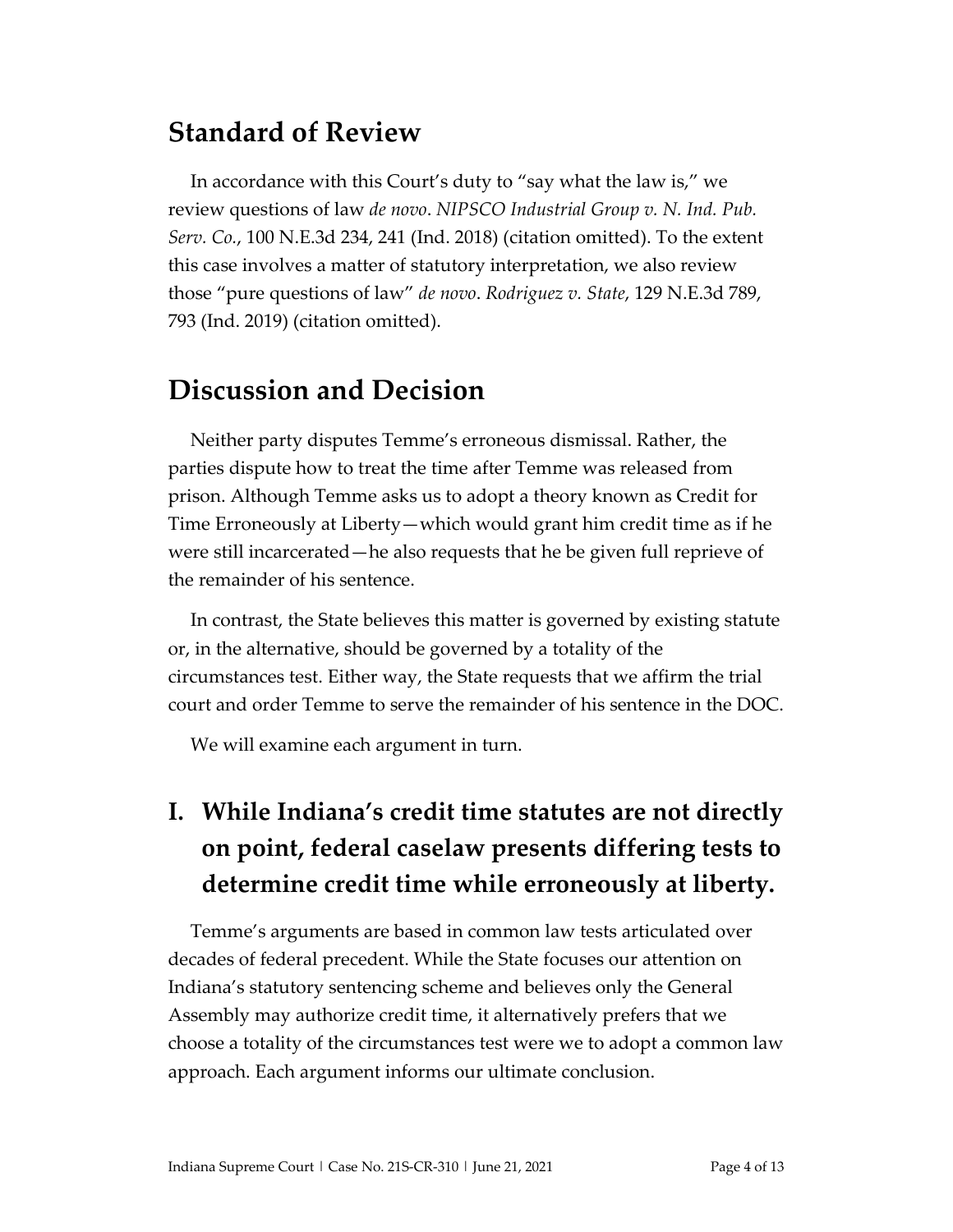#### **A. Under federal common law, stringent views on serving a sentence have given way to more equitable rules.**

At its heart, Temme's argument is one of fairness—that re-incarceration would serve no rehabilitative purpose in his case because he bore no fault in his early release and because he has successfully reintegrated into society. He argues as a matter of public policy that if he were ordered to serve the entirety of his sentence despite erroneous release, it would degrade public confidence in the criminal justice system and ratify the negligent errors of government officials.

Examining the legal landscape of Temme's argument, early decisions from several courts drew a firm line: "[W]here the court's judgment is that the defendant be imprisoned for a certain term and for any reason, other than death or remission of sentence, time elapses without the imprisonment being endured, the sentence remains valid and subsisting in its entirety." *United States v. Vann*, 207 F.Supp. 108, 113 (E.D.N.Y. 1962); *see also U.S. ex rel. Mayer v. Loisel*, 25 F.2d 300, 301 (5th Cir. 1928) ("Mere lapse of time without the appellant undergoing the imprisonment to which she was sentenced did not constitute service of the sentence, which remained subject to be enforced"), *Leonard v. Rodda*, 5 App.D.C. 256, 274- 75 (D.C. Cir. 1895) (finding a sixty-day sentence must be served despite inmate's erroneous release by the warden). Stated differently, this "harsh, unyielding" rule required that "a convicted person erroneously at liberty must, when the error is discovered, serve the full sentence imposed." *United States v. Martinez*, 837 F.2d 861, 864 (9th Cir. 1988); s*ee also* Danielle E. Wall, *A Game of Cat and Mouse--Or Government and Prisoner: Granting Relief to an Erroneously Released Prisoner in Vega v. United States*, 53 VILL. L.R. 385, 389 (2008).

Recent caselaw, however, has parted ways with the severity of this strict rule. The Seventh Circuit, for example, held:

[U]nless interrupted by fault of the prisoner (an escape, for example) a prison sentence runs continuously from the date on which the defendant surrenders to begin serving it. The government is not permitted to delay the expiration of the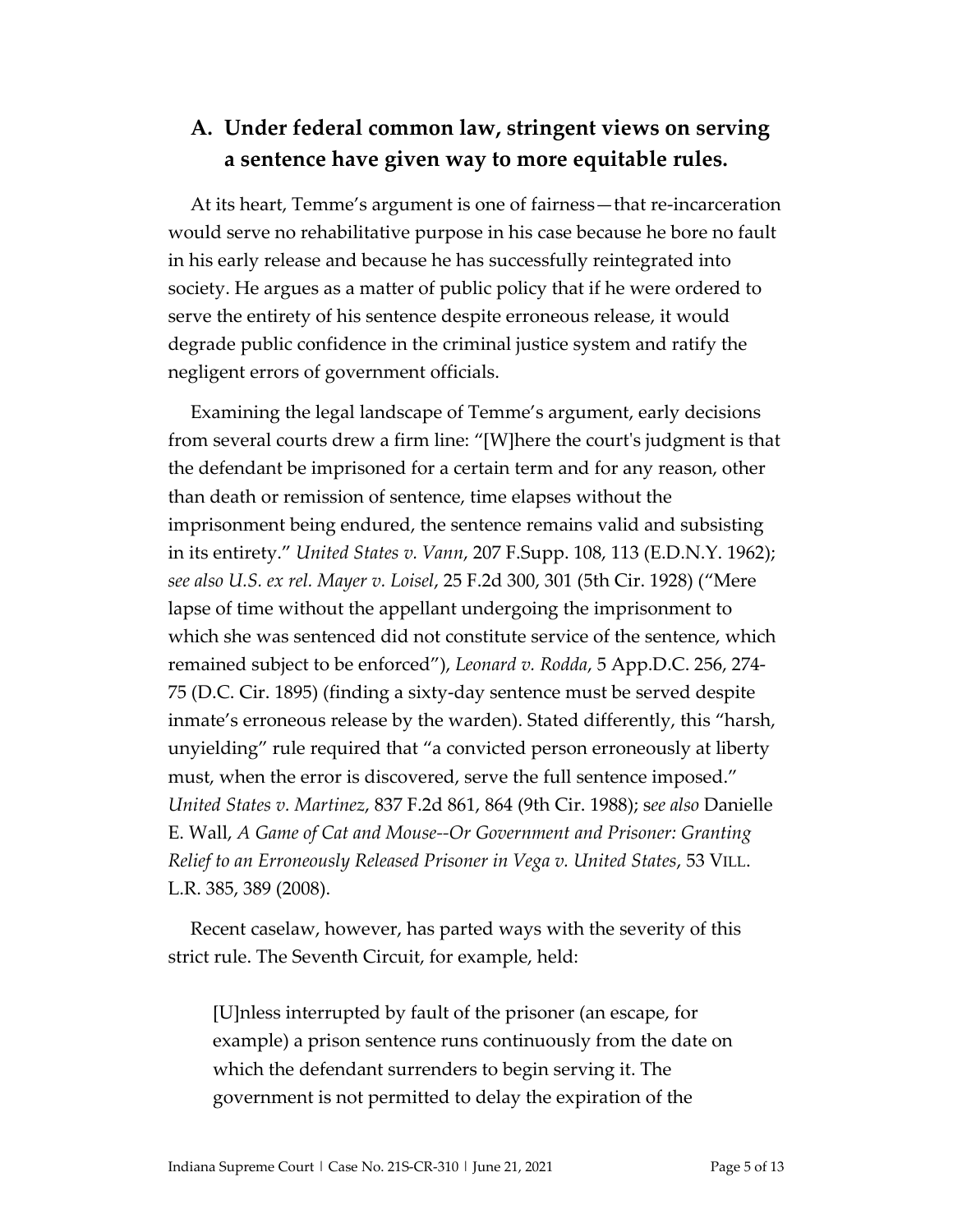sentence either by postponing the commencement of the sentence or by releasing the prisoner for a time and then reimprisoning him. So, for example, if the sentence is five years and the defendant begins to serve it on July 1, 1990, the government cannot, by releasing him between January 1, 1992 and December 31, 1992, postpone the expiration of his sentence from June 30, 1995, to June 30, 1996…. The sentence expires on schedule even though the defendant will have served four years rather than five…. Punishment on the installment plan is forbidden.

*Dunne v. Keohane*, 14 F.3d 335, 336 (7th Cir. 1994) (citation omitted). Though "not a constitutional command," the Seventh Circuit observed that, as a matter of federal common law, this rule is one of interpretation, which is "an attempt laden with considerations of policy, to divine the will of the legislature." *Id*. at 336-37. In contrast to the harsh rule requiring absolute service of a sentence, *see Van*, 207 F.Supp at 113, *Dunne* instructs there is a finish line to a prisoner's sentence that, absent fault of the defendant, must end no later than when the prisoner's total sentence was set to expire. 14 F.3d at 337.

If *Dunne* declared the finish line of a defendant's sentence is set in stone, what happens when, through no fault of the prisoner, the State erroneously declares the race is over before all the laps are completed? One option advanced by Temme is to treat his time at liberty as if he were still incarcerated. This strategy would give Temme day-for-day credit in the same way he would receive credit during his incarceration.

This concept finds support in the vast majority of federal circuit courts where it is referred to as either the "rule" or the "doctrine" of credit for time at liberty. *See Vega v. United States*, 493 F.3d 310, 315 n.1 (3rd Cir. 2007) (recognizing it has been referred to as a "doctrine" but ultimately adopting the "rule" nomenclature); *see generally* Andrew T. Winkler, *Implicit in the Concept of Erroneous Liberty: The Need to Ensure Proper Sentence Credit in the Fourth Circuit*, 35 N.C. CENT. L. REV. 1, 11-13 (2012) (identifying ten circuit courts that have adopted some form of credit time for those erroneously at liberty). First established by the Tenth Circuit, the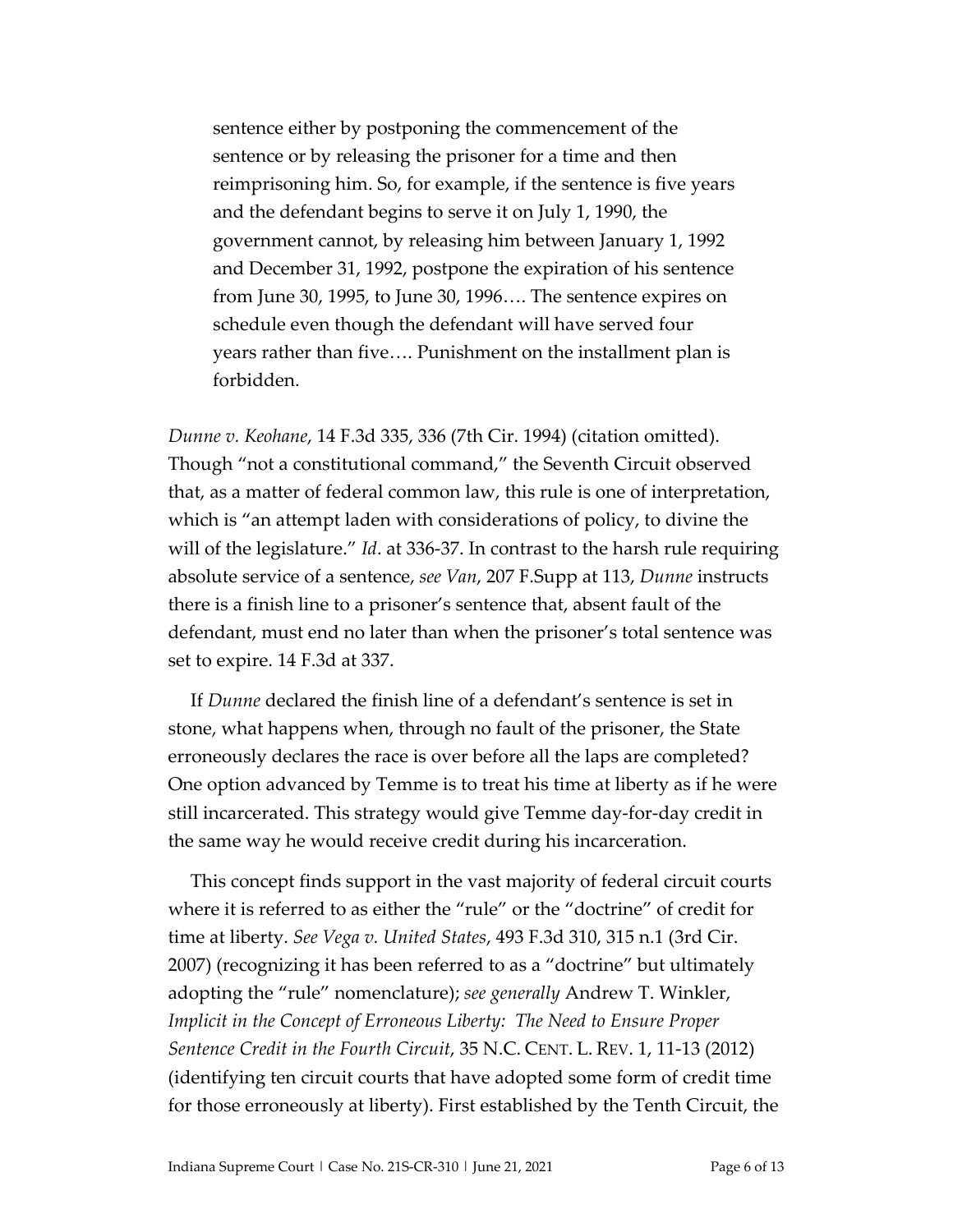rule dictates that "where a prisoner is discharged from a penal institution, without any contributing fault on his part, and without violation of conditions of parole, [ ] his sentence continues to run while he is at liberty." *White v. Pearlman*, 42 F.2d 788, 789 (10th Cir. 1930). This rule "serves as a limit on the power of the marshals or ministerial officers engaged in imprisoning defendants, and encourages these same officials to take responsibility for the prisoners with whose custody they are charged." *Vega*, 493 F.3d at 320 (citing *Shelton v. Ciccone*, 578 F.2d 1241, 1245 (8th Cir. 1978)).

Circuit Courts that recognize this rule, however, have developed different tests to determine whether a prisoner is owed credit for time spent at liberty. The Ninth Circuit, for example, has found, "a convicted person is entitled to credit against his sentence for the time he was erroneously at liberty provided there is a showing of simple or mere negligence on behalf of the government and provided the delay in execution of sentence was through no fault of his own." *United States v. Martinez*, 837 F.2d 861, 865 (9th Cir. 1988) (citation omitted). In that case, the court observed there was evidence that the defendant was willing to serve his sentence, had not tried to conceal his whereabouts, and that there was a ministerial error that contributed to his liberty. *Id*. Though it found the defendant's claim premature since he had yet to serve any time at all, the court nevertheless opined he would be entitled to full day-forday credit for any time spent at liberty. *Id*. The Ninth Circuit's "categorical rule" would seemingly award credit for *any* government negligence. *See United States v. Grant*, 862 F.3d 417, 420 (4th Cir. 2017).

While the Ninth Circuit placed the burden on the defendant to show clean hands and the government's simple negligence, the Third Circuit has developed a burden shifting test. Reviewing a writ of habeas corpus, that court held:

[I]n order for a prisoner to receive credit for time he was erroneously at liberty, the prisoner's habeas petition must contain facts that demonstrate that he has been released despite having unserved time remaining on his sentence. Once he has done this, the burden shifts to the government to prove either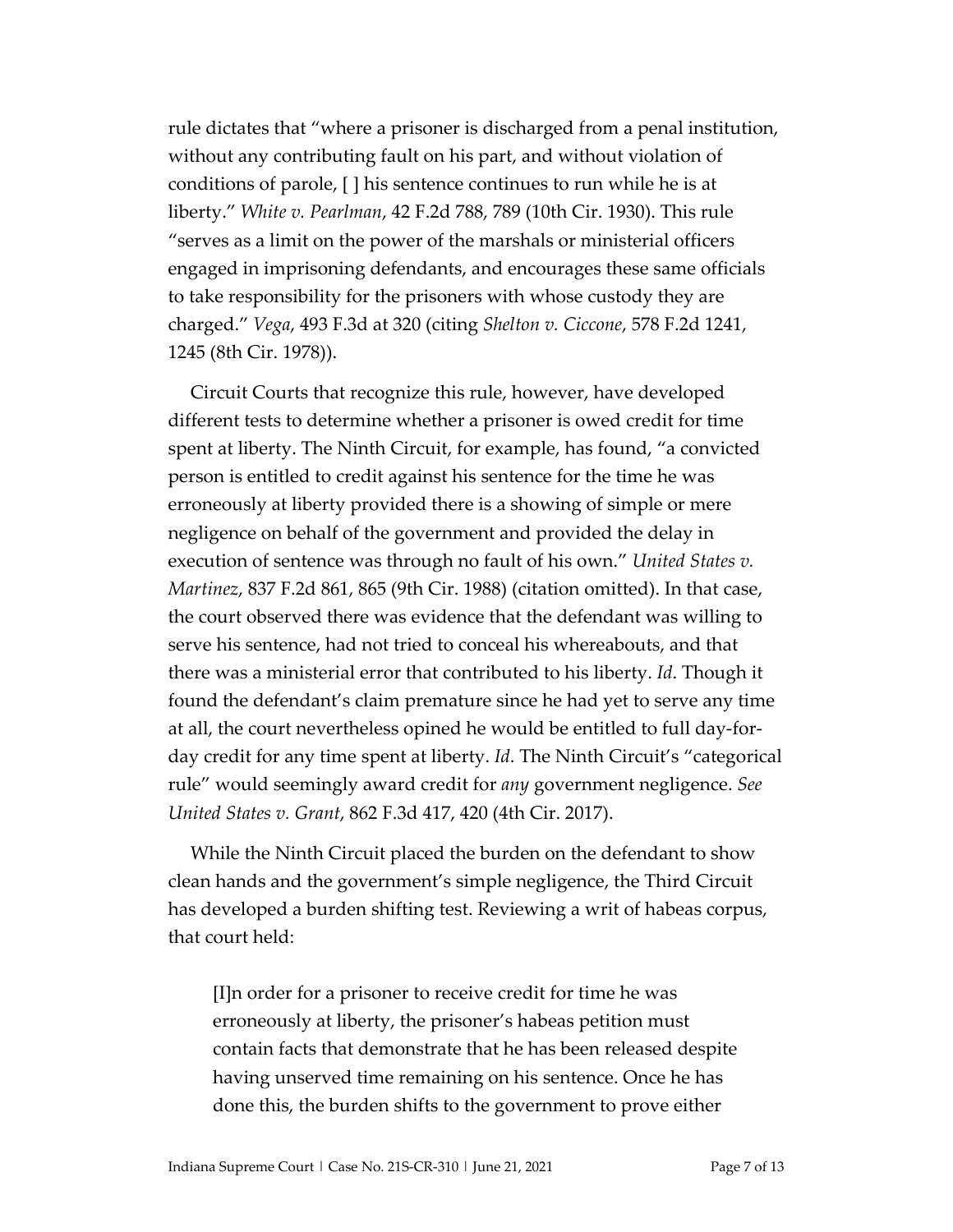(1) that there was no negligence on the part of the imprisoning sovereign, or (2) that the prisoner obtained or retained his liberty through his own efforts.

*Vega*, 493 F.3d at 319. The court built this test on the foundation of three prevailing interests: showing fairness toward the prisoner that his sentence be served continuously and in a timely manner, limiting the capricious exercise of government power, and serving society's interest in holding convicted criminals accountable. *Id*. at 318.

The Fourth Circuit has taken a different approach and applies a totality of the circumstances test. Assuming without deciding that this federal common law rule has survived federal sentencing reforms, that court in *United States v. Grant* examined "the various [ ] interests implicated in a decision to award credit for time erroneously spent at liberty because of a premature release." 862 F.3d at 421. The court considered factors such as the nature of the underlying offense, whether the defendant notified the government of his erroneous release, the amount of time remaining on the sentence, the defendant's ability to reintegrate into society, and the government's promptness in rectifying its error. *Id*. at 422. On balance, the Fourth Circuit ultimately denied credit and found that the factors tipped in favor of requiring the defendant to fulfill the rest of his sentence. *Id*.

These decisions aside, Temme urges us to also consider his pending reincarceration as a violation of his substantive due process rights under the Fifth and Fourteenth Amendments of the United States Constitution. *See Martinez*, 837 F.2d at 864 (observing that cases involving the delay of execution of the sentence examine due process violations under waiver or estoppel theories, such as "when [the government's] agents' actions are so affirmatively improper or grossly negligent that it would be unequivocally inconsistent with fundamental principles of liberty and justice to require a legal sentence to be served in its aftermath") (internal quotation and citation omitted); s*ee also Vega*, 493 F.3d at 319. Under this theory, Temme argues a defendant should be excused from serving the rest of his or her sentence due to the government's gross negligence—acts that ultimately amount to waiver or estoppel. However, many federal courts have declined to apply substantive due process principles to time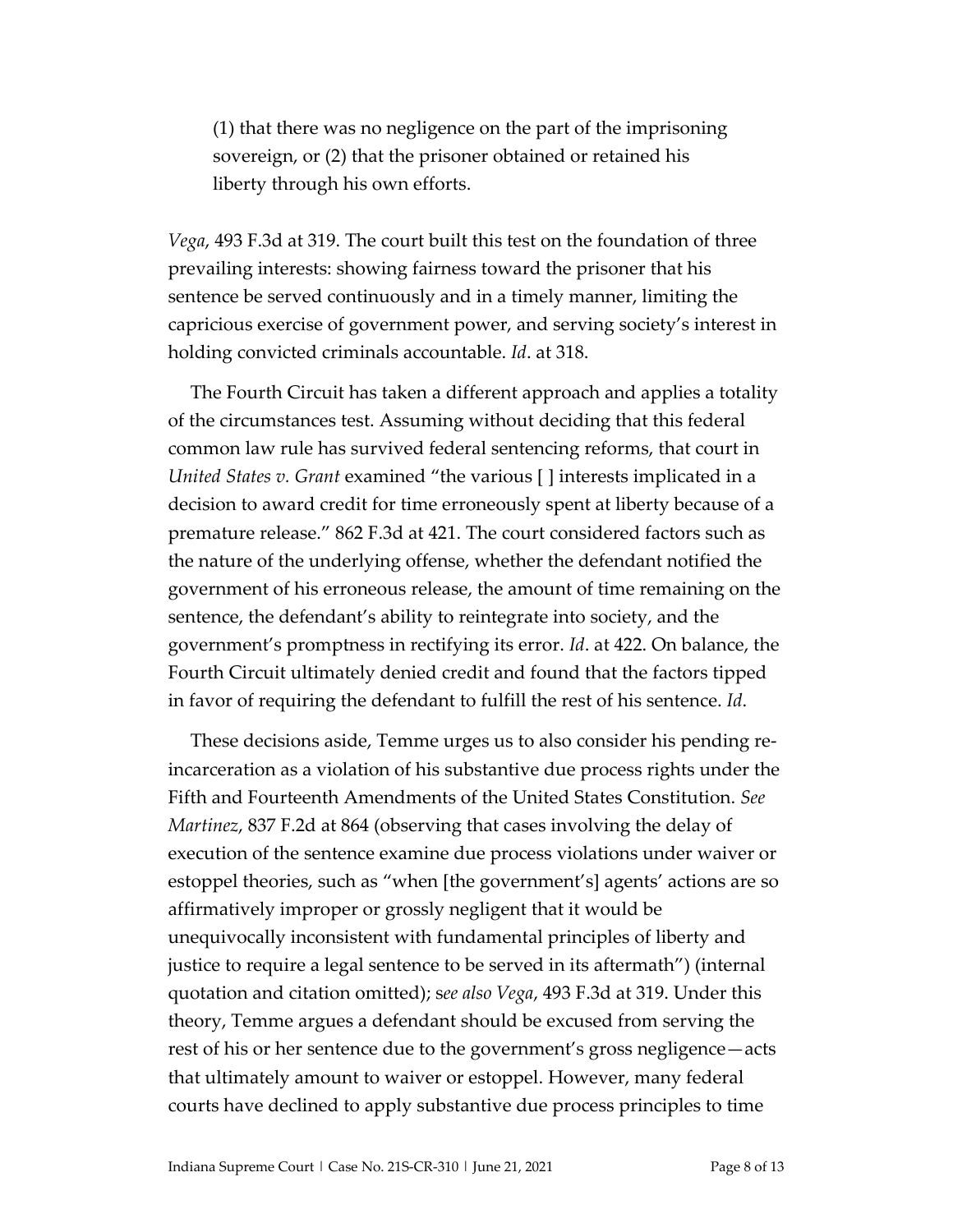spent erroneously at liberty. *See Vega*, 493 F.3d at 317, *Dunne*, 14 F.3d at 336-37. While some opinions keep the door open to claims alleging gross government misconduct, *see, e.g. Martinez*, 837 F.2d at 864-65, we need not wade into this debate because the present case was brought about by a calculation error at the DOC, which objectively does not rise to the level of gross negligence that would implicate substantive due process concerns.

Each of these federal decisions offer pros and cons. But before we answer whether Indiana *should* adopt any of these tests, we must ask whether we *could*. The State claims that all credit time scenarios must derive from statute and that we, the judiciary, lack authority to carve out additional credit-granting scenarios.

With this in mind, we next examine the State's arguments.

#### **B. Indiana's statutory scheme regarding credit time is not as comprehensive as the State suggests.**

The State argues against adopting a *Pearlman*-style rule, opining that defining the grant or denial of credit time is within the sole province of the General Assembly. *See* 42 F.2d at 789. In other words, the State believes that absent a specific legislative grant of credit time for those erroneously at liberty, a court as a coordinate branch of government cannot craft a stopgap measure.

To that end, the State directs us to Indiana Code chapter 35-50-6. That chapter defines and extends credit time to incarcerated individuals. There, "Credit time" is defined as "the sum of a person's accrued time, good time credit, and educational credit." Ind. Code § 35-50-6-0.5(2). Accrued time, good time credit, and educational credit are all terms that represent certain time earned during a person's term of imprisonment or confinement. *See* Ind. Code § 35-50-6-0.5(1), (3), (4). What this chapter says, according to the State, is that credit time scenarios only apply if a person is imprisoned or confined and, since Temme was "at liberty," he does not qualify for credit time.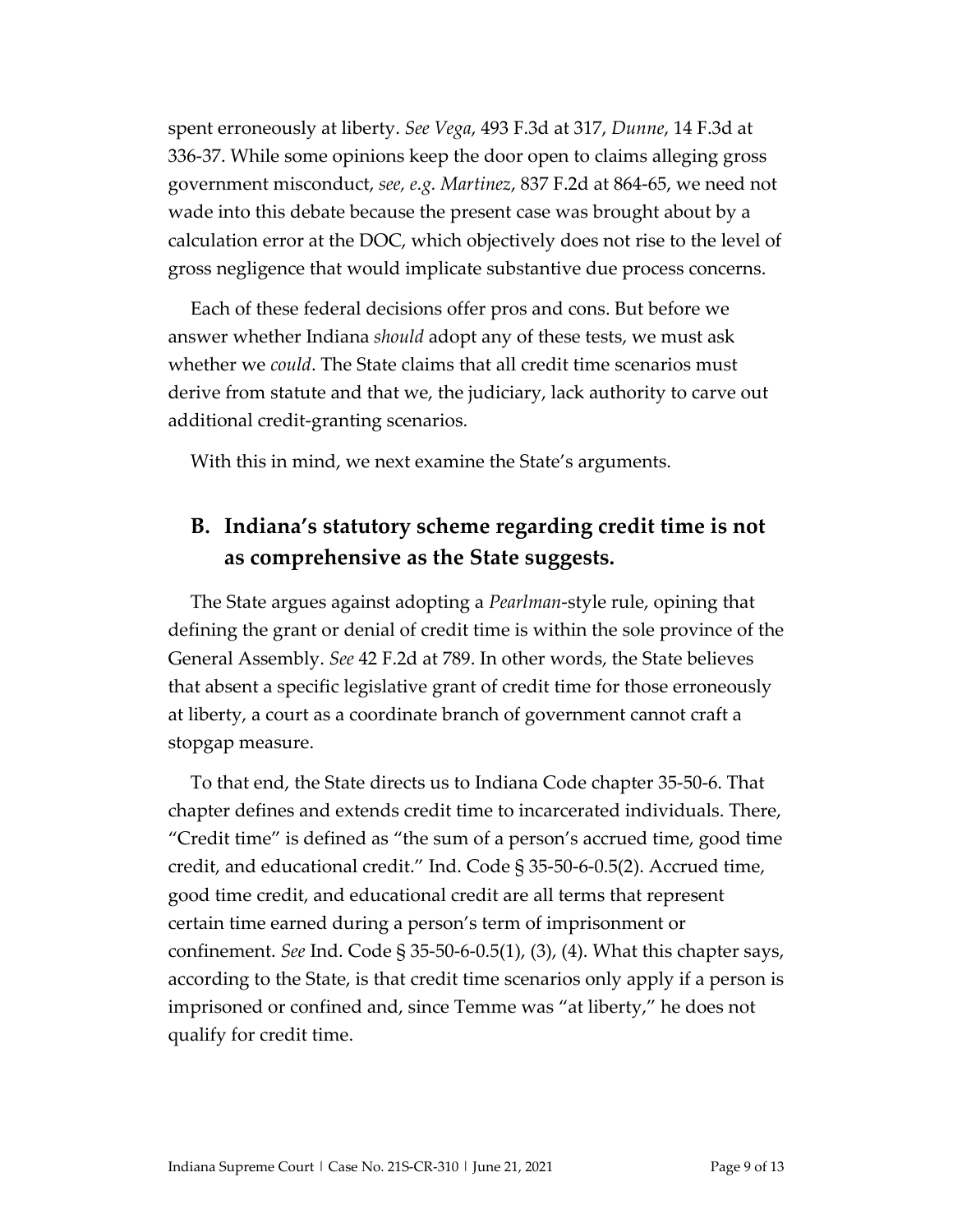We agree that Temme's time at liberty does not qualify for credit time **under the statute**. But we do not think the statute occupies as much space as the State would have us find.

"Our first task when interpreting a statute is to give its words their plain meaning and consider the structure of the statute as a whole." *ESPN, Inc. v. University of Notre Dame Police Dept.*, 62 N.E.3d 1192, 1195 (Ind. 2016) (citation omitted). In doing so, "[w]e avoid interpretations that depend on selective reading of individual words that lead to irrational and disharmonizing results." *Id*. (quotation omitted). We consider what the statute says and what it doesn't. *Id*. (citation omitted). "We do not presume that the Legislature intended language used in a statute to be applied illogically or to bring about an unjust or absurd result." *Id*. at 1196 (quoting *Anderson v. Gaudin*, 42 N.E.3d 82, 85 (Ind. 2015)).

Read as a whole, we find the statute only covers what it says it covers. That is, Indiana Code chapter 35-50-6 only concerns credit time while an inmate is imprisoned or confined. We do not think the General Assembly has, by implication, excluded all other forms of credit time. *See generally Daniels v. FanDuel, Inc.*, 109 N.E.3d 390, 394-95 (Ind. 2018) (applying the "presumption that when the legislature enacts a statute, it is aware of the common law and does not intend to make a change unless it expressly or unmistakably implies that the common law no longer controls" while examining federal precedent discussing the common law right of publicity). Rather, we suspect this is the rare case that does not neatly fit into any particular box. Trying to shoehorn Temme's quandary into the statute leads to an unworkable result that frustrates several purposes of our criminal code. *See, e.g.,* Ind. Code § 35-32-1-1(2) (legislative mandate to construe the criminal code in accordance with its general purposes, including to "insure fairness of administration…").

We do think, however, this statute serves as a useful guide for determining what credit an erroneously released inmate is due for his time spent at liberty.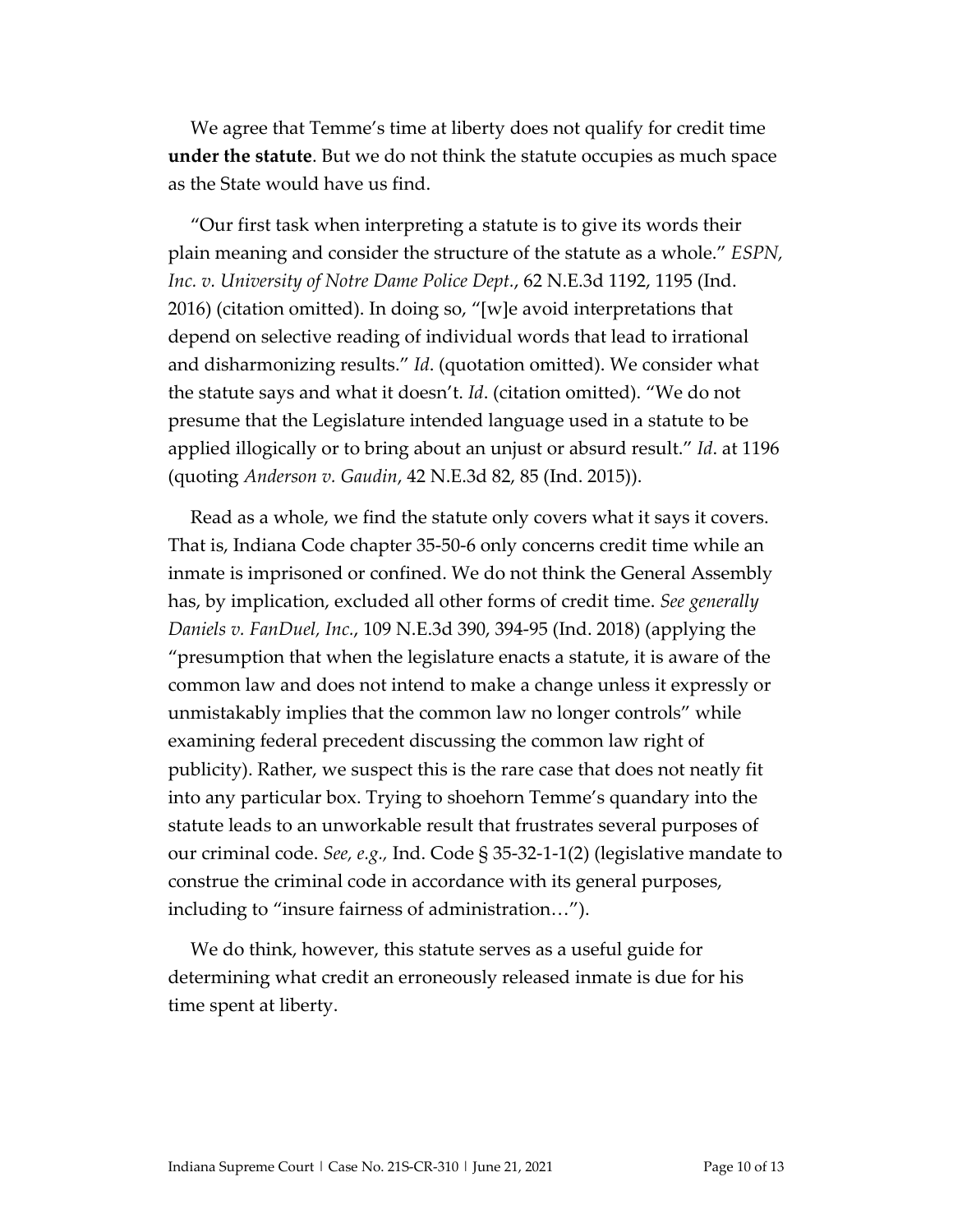# **II. Temme may be entitled to credit for time spent at liberty, but his erroneous release does not vacate the remainder of his sentence.**

Temme urges us to craft a two-tiered rule that operates depending on the severity of the government's negligence. The State, as an alternative to its statutory argument, urges adoption of the Fourth Circuit's totality of the circumstances test. We think the test should be much easier for trial courts to apply.

As long as the defendant bears no active responsibility in his early release, he or she is entitled to credit while erroneously at liberty as if still incarcerated.

This straightforward rule, however, does not relieve the defendant of his or her sentence. The defendant's projected release date serves as a firm backstop. When it discovers an error, the State must petition a trial court to recommit the defendant to resume his or her sentence if, after calculating credit time, any sentence remains to be served.

Today's finding is grounded in the idea that the State may not play cat and mouse with a defendant so as to push back a prisoner's release date, particularly if the prisoner bears no responsibility for the State's error. *See Dunne*, 14 F.3d at 336. It also considers the prisoner's interest in serving a predictable sentence, places a limit on arbitrary use of government power, and fulfills society's expectation that a prisoner is held accountable for his or her actions.<sup>1</sup> *See Vega*, 493 F.3d at 319.

In the instant case, the "accrued time" clock has continued to tick from Temme's erroneous release date through the present appeal given his recommitment to the DOC was stayed. Temme's good behavior and

 $1$  We think these interests are particularly salient where, as here, the State, Defendant, and trial court are all bound by a plea agreement. *See Rodriguez*, 129 N.E.3d at 794 (observing that "once a[ plea] agreement is accepted by the court, a deal is a deal and the sentencing court possesses only that degree of discretion provided in the plea agreement with regard to imposing an initial sentence **or altering it later**") (quotation omitted) (emphasis in original).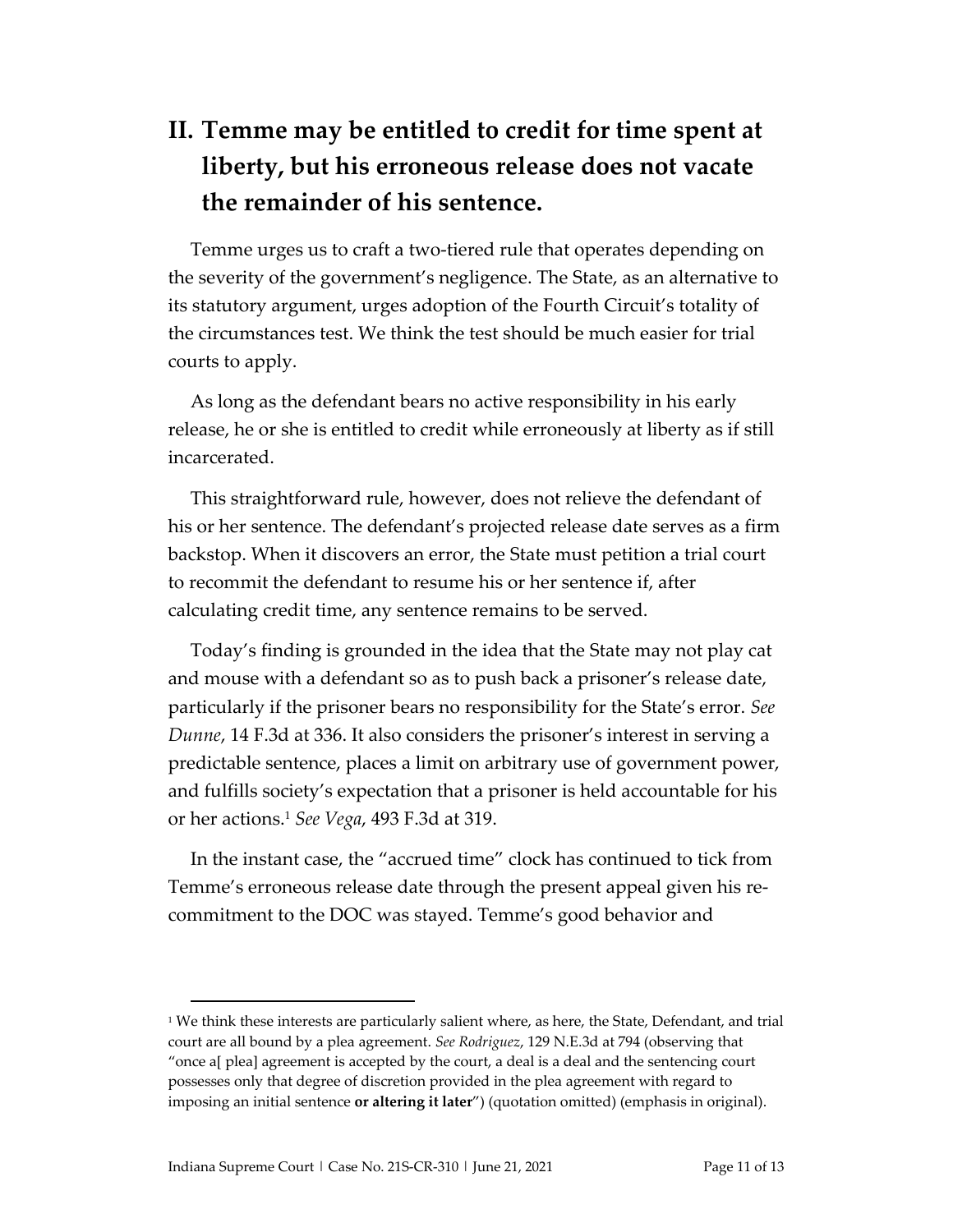successful reintegration into society is certainly commendable and would likely qualify as "good time credit" under the statute were he still incarcerated.<sup>2</sup> Additionally, Temme may qualify for educational credit if he had previously been enrolled in a program but could not participate due to his erroneous release.

It is within the trial court's discretion to make this calculation after hearing evidence from the State and defendant. After evidence is presented, the trial court should award credit time accordingly.

## **Conclusion**

We hold that Temme is entitled to credit time as if he were still incarcerated during the period spent erroneously at liberty. We therefore reverse the trial court and remand this matter so that the trial court can calculate, consistent with this opinion, any credit time owed to Temme. If time remains to be served after credit time is awarded, Temme must be recommitted to the appropriate authority.

Rush, C.J., and Massa, Slaughter, and Goff, JJ., concur.

<sup>2</sup> Implicit in this observation is that a particular offender may accrue violations while erroneously at liberty. The State may present evidence of this nature and a trial court is within its discretion to consider these acts in its calculation of credit time.